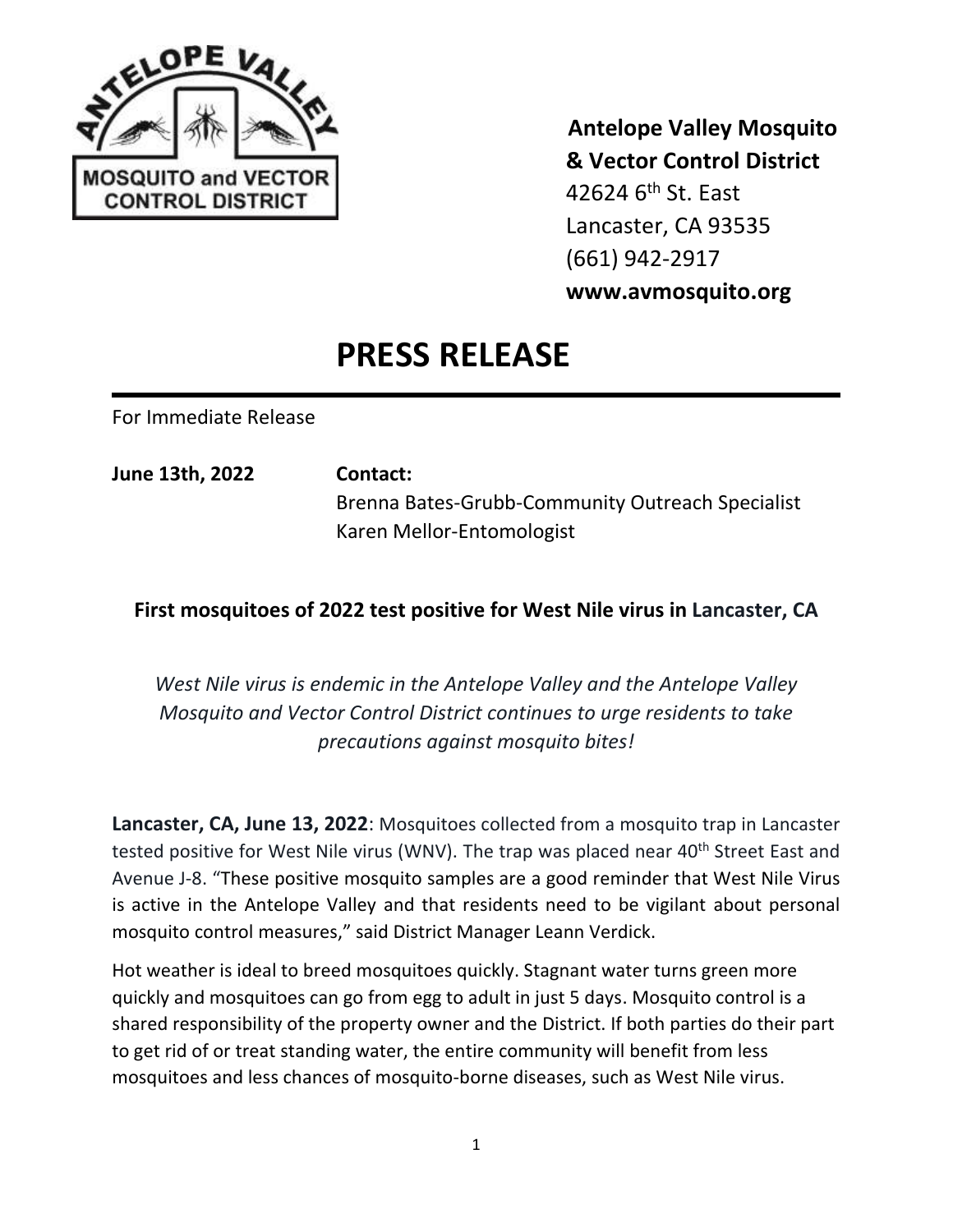AVMVCD personnel will continue to conduct intensive searches of the area surrounding this WNV detection as well as throughout the entire District to keep mosquito populations low and reduce the chances of residents getting ill. This includes following up with residents who have been identified as having unmaintained swimming pools.

The District monitors pools to ensure they are either clean and maintained or completely dry. The 2022 aerial flyover was conducted during the second week of June and residents will start receiving pool notices soon. "This process of identifying unmaintained swimming pools is especially important with the first detection of West Nile virus this season," said Brenna Bates-Grubb, Community Outreach Specialist for the AVMVCD. "It makes the need for residents to do their part that much more urgent." Please keep in mind that this monitoring system is not flawless. If you receive a pool notice in error, please respond according to the instructions on the notice or visit [www.avmosquito.org/clean-pools-healthy-communities/](http://www.avmosquito.org/clean-pools-healthy-communities/) for more information. Reducing these major mosquito breeding sources means reducing the mosquito population.

People bitten by an infected mosquito may develop West Nile fever and experience flulike symptoms that can include fever, body aches, skin rash, and fatigue. In some people, West Nile fever can develop into a more serious form of the disease and can even be fatal.

The District urges residents to do their part to protect themselves from mosquito bites by following these recommendations:

- Check property for standing water and get rid of it
- When mosquitoes are active, use EPA registered insect repellents that contain one of these main ingredients: DEET, Picaridin, Oil of Lemon Eucalyptus, IR3535 according to label instructions
- •If weather permits, wear clothes that cover as much skin as possible
- Make sure your screens on windows and doors are in good repair to avoid mosquitoes in the home
- Check around faucets and air conditioner units, and repair leaks or puddles that remain for several days
- Report daytime biting mosquitoes to the AVMVCD at 661-942-2917
- Report stagnant pools and other backyard sources to the AVMVCD at 661-942-2917